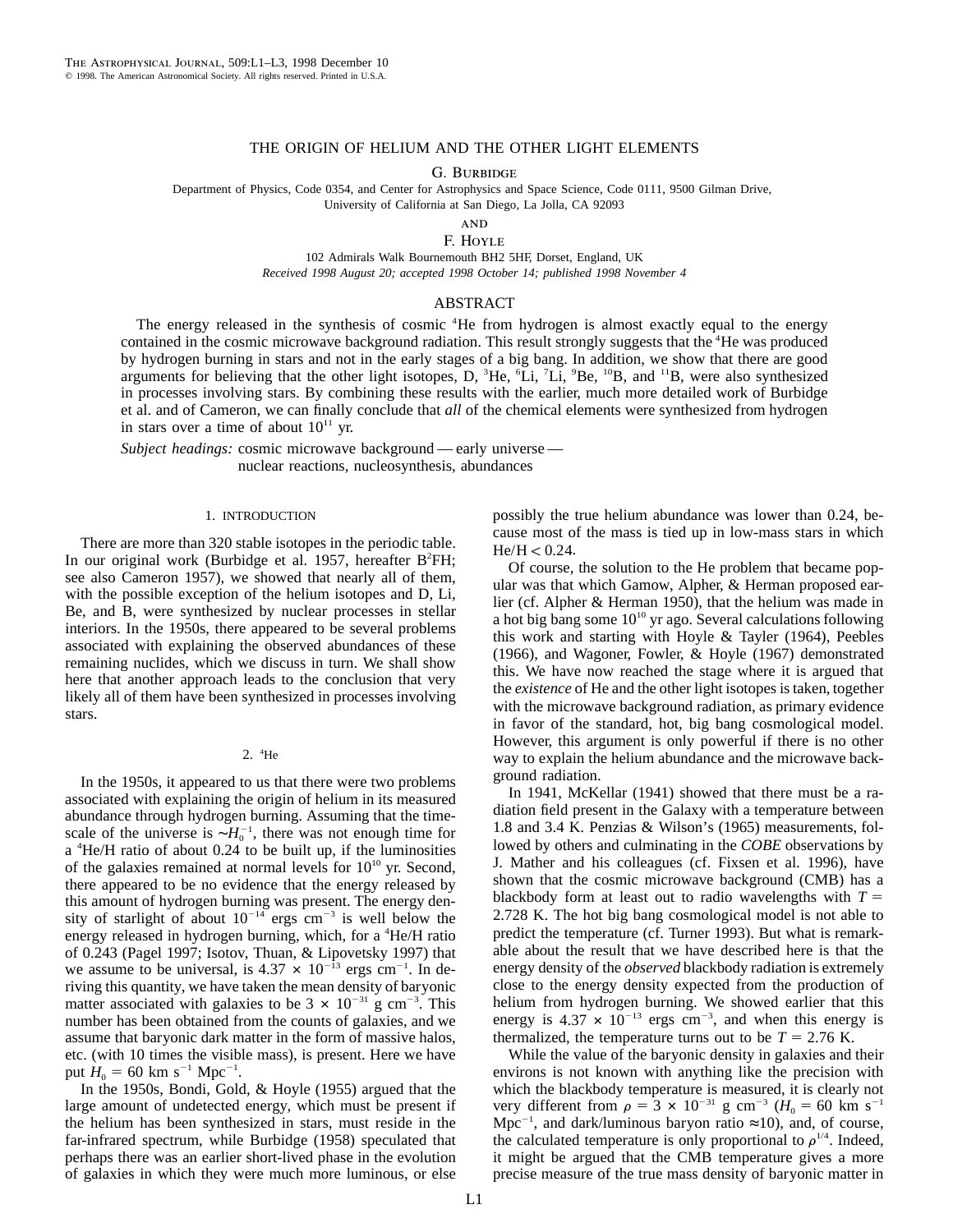the universe than can be obtained by estimating the mass in galaxies.

We conclude that this result, based on two simple observational arguments, strongly suggests that the helium and the CMB were produced by hydrogen burning in stars. This requires a time much greater than  $10^{10}$  yr, and there must be a physical mechanism operating that is able to thermalize the radiation that is initially released through hydrogen burning as ultraviolet photons from hot stars in starburst situations in galaxies. We have shown elsewhere that both of these conditions are fulfilled within the framework of the quasi–steady state cosmology (QSSC) (Hoyle, Burbidge, & Narlikar 1993, 1994a, 1994b, 1995). In the QSSC, the universe is in a sequence of oscillations of period *Q* superposed on a general universal expansion of period *P*. In our model,  $Q \approx 10^{11}$  yr and  $P \approx 10^{12}$ yr. These timescales correspond to the lifetimes of mainsequence dwarf stars with masses less than 0.7 and 0.4  $M_{\odot}$ , respectively, thereby greatly enhancing the importance of dwarf stars in cosmogony. We conclude that <sup>4</sup>He in the cosmos is most likely a result of stellar nucleosynthesis. Given that this most abundant nucleus among the light elements is a result of stellar activity, it is then natural to ask whether the other light isotopes can also be due to processes involving stars.

### 3. <sup>6</sup>Li, <sup>7</sup>Li, <sup>9</sup>Be, <sup>10</sup>B, AND <sup>11</sup>B

Much work has been done on these nuclides in recent years. It is generally accepted that  ${}^6Li$ ,  ${}^9Be$ ,  ${}^{10}B$ , and  ${}^{11}B$  were produced in spallation reactions of high-energy protons on  $^{12}C$  and  $^{16}O$ with the energy ultimately coming from galactic processes as we originally proposed (B<sup>2</sup>FH). Reeves, Fowler, & Hoyle (1970) showed that galactic cosmic rays are an important ingredient. The most modern work shows that it is the C and O that bombard the protons and  $\alpha$ -particles. The Be and B abundances are proportional to the Fe/H ratio in subdwarfs, and Vangioni-Flam et al. (1996) have shown that spallation by highenergy C and O can account for this. The high-energy C and O nuclei are ejected in the winds from massive stars and supernovae.

What about  ${}^{7}Li$ ? The early suggestion (Reeves et al. 1970) that spallation is responsible gives a  ${}^6\text{Li}/{}^7\text{Li}$  ratio of order unity, but in the solar system,  ${}^6Li/Li \approx 10$ . This is one of the reasons why it has been argued that  $Li<sup>7</sup>$  at least is due to big bang nucleosynthesis. This argument has been supported by the claim that there is a "plateau" at  $^7$ Li/H = 1.7  $\times$  10<sup>-10</sup> in a sample of Population II stars that are greater than  $10^{10}$  yr old (Spite & Spite 1985). However, it is now known that this plateau is breached and that several stars have  $\mathrm{Li/H}$  <  $10^{-10}$  (Bonifacio & Molero 1997). Ryan et al. (1996) conclude that there is an intrinsic spread in the  ${}^{7}Li$  abundance due to influences other than uniform nucleosynthesis in a big bang. We must also not forget that while it is generally believed that susceptibility to destruction prevents  $\overline{L}$  from being synthesized in stars, the observation that there is a class of lithium-rich supergiants (cf. WZ Cas; McKellar 1940) shows that stellar processes may be responsible, as was suggested in a complicated scenario by Cameron & Fowler (1971).

Boesgaard & Tripicco (1986) looked at the Li abundance as a function of [Fe/H] for both Population I and old disk stars. They found that the Li abundance could be very different in stars where the [Fe/H] abundance has the solar value but that there is an absence of stars that are Li rich but have low values of [Fe/H] (see also Rebolo et al. 1988 and Balachandran 1990). The abundances and isotope ratios of Li in the interstellar gas have been determined most recently by Lemoine, Ferlet, & Vidal-Madjar (1995). They have concluded that there must be an extra source of  ${}^{7}Li$  in the Galaxy. It is now clear from the observations that there may be at least three possible effects that have contributed to the observed Li abundance. They are (*a*) stellar processing, which tends to deplete Li, (*b*) galactic production, which tends to build Li, and (*c*) big bang nucleosynthesis. From the observations, the relative importance of (*a*), (*b*), and (*c*) is not yet clear. However, in view of our earlier arguments concerning the origin of  ${}^4$ He, we consider it likely that (*c*) is not operating. Thus, we believe that (*a*) and (*b*) alone can explain the Li abundance and that further observational investigations will show this.

### 4. D AND  ${}^{3}$ He

The light isotope  ${}^{3}$ He is produced in large quantities in dwarf stars where the masses are not large enough for it to be destroyed by <sup>3</sup>He ( ${}^{3}$ He,  $2p$ ) <sup>4</sup>He. It is also the case that there is a class of stars in which it has been shown from measurements of the isotope shift that most of the helium in their atmospheres is <sup>3</sup>He. These stars include 21 Aquilae, three Centaurus A, and several others (Burbidge & Burbidge 1956; Sargent & Jugaku 1961; Hartoog & Cowley 1979; Stateva, Ryabchikov, & Iliev 1998). The stars are peculiar A, F, and B stars having He/H abundances that are  $\sim \frac{1}{10}$  of the normal helium abundance. The  ${}^{3}$ He/ ${}^{4}$ He ratio can range from 2.7 to 0.5. These stars occupy a narrow strip in the ( $log\ g$ ,  $T_{\text{eff}}$ )-plane between the B stars with strong helium lines and those with weak helium lines that show no evidence for the presence of <sup>3</sup>He. However, the detection of  ${}^{3}$ He from the isotope shift will fail if the  ${}^{3}$ He/ ${}^{4}$ He ratio is  $\leq 0.1$ . Thus, many of the weak helium-line stars may well have  ${}^3$ He/ ${}^4$ He abundance ratios far higher than the abundance ratio that is normally assumed to be present, namely,  ${}^{3}He/{}^{4}He \approx$  $2 \times 10^{-4}$ . The high abundance of <sup>3</sup>He in these stars has been attributed by G. Michaud and his colleagues to diffusion (Michaud et al. 1979 and earlier references). Whether or not this is the correct explanation, what these results do tell us is that stellar winds from such stars will enrich the interstellar gas with  ${}^{3}$ He in large amounts. This  ${}^{3}$ He is in addition to the  ${}^{3}$ He that will be injected from dwarf stars. The final abundance required is <sup>3</sup>He/H  $\approx$  2  $\times$  10<sup>-5</sup>. It has been argued by those who believe that  ${}^{3}$ He is a product of big bang nucleosynthesis that there has not been time to build up the required abundance by astrophysical processes. However, not only do we not know what the rate of injection from stars is, but in the QSSC, the timescale for all of this stellar processing is  $\sim 10^{11}$  rather than  $H_0^{-1} \approx 10^{10}$  yr. Thus, we believe that <sup>3</sup>He may very well have been produced by stellar processes.

We turn finally to the production of deuterium. It has been argued that D cannot be synthesized by spallation or photodisintegration in supernova outbursts (Epstein, Lattimer, & Schramm 1976; Sigl et al. 1995). Recently, however, Fuller & Shi (1997) have argued that antineutrinos  $\nu_e$ <sup>-</sup> can give rise to deuterons through  $\nu_e + p \rightarrow n + e_n^+$ , followed by  $n(p, \gamma)$ Dreactions in the collapse of supermassive stars ( $M \geq 5 \times 10^4$ )  $M_{\odot}$ ) in the early history of galaxies. This mechanism may be important, but in view of the fact that the  ${}^{3}$ He/H and D/H ratios are very similar, and because we believe that the  ${}^{3}$ He is likely to be produced by low-mass stars, we believe that the most likely source of the cosmic deuterium is the dwarf stars.

It is known that the dwarf M stars are a major constituent of normal galaxies. They have extensive convective envelopes, and thus they are likely to have outer layers in which extensive